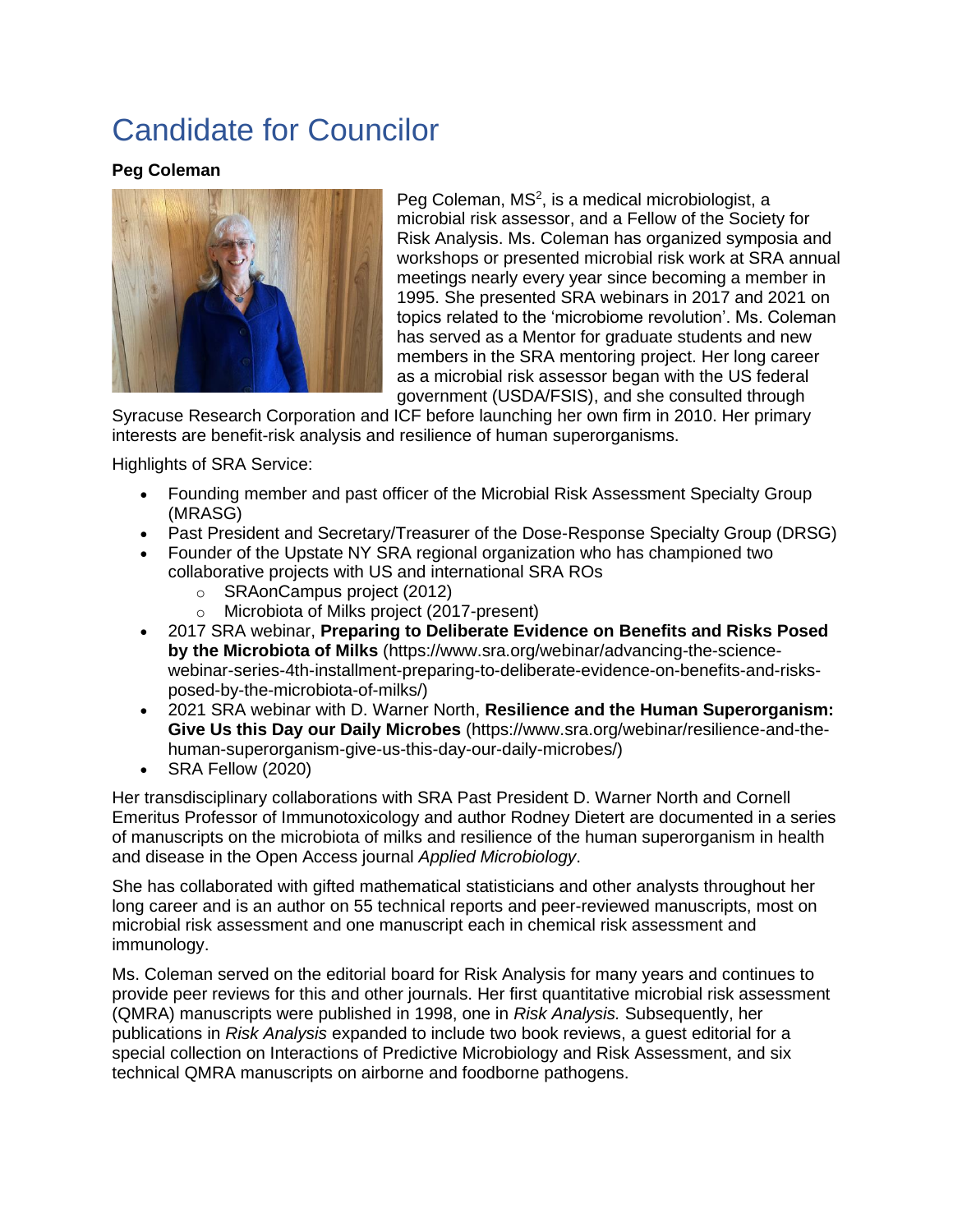In addition to service through SRA, Ms. Coleman also served as an invited expert for national and international organizations, including the Committee on Food Hygiene for the Codex Alimentarius Commission, the U.S. Interagency Risk Assessment Consortium, the International Life Sciences Institute (North America and Europe), the U.S. National Academies of Sciences, Engineering, and Medicine, and the Science Panel for the Alliance for Risk Assessment.

In addition to her primary interests in benefit-risk analysis and resilience of the human superorganism, Ms. Coleman seeks transdisciplinary collaborators to incorporate whole genome sequencing and metadata into risk assessments for chemical and microbial hazards, as well as for current epidemics of both infective and non-communicable diseases. If you are interested in contributing to development of case studies on the roles of natural and engineered microbiota of foods, feeds, and superorganisms, please contact her [\(peg@colemanscientific.org\)](mailto:peg@colemanscientific.org).

#### Recent Collaborative Manuscripts

2018: Coleman, M.; Elkins, C.; Gutting, B.; Mongodin, E.; Solano-Aguilar, G.; Walls, I. Microbiota and Dose Response: Evolving Paradigm of Health Triangle. *Risk Analysis*. 38, 2013– 2028.

2021a: Coleman, M.E.; North, D.W., Dietert, R.R.; Stephenson, M.M. Examining Evidence of Benefits and Risks for Pasteurizing Donor Breastmilk. Accepted for publication in the December issue of *Applied Microbiology*.

2021b: Coleman, M.E.; Dietert, R.R.; North, D.W., Stephenson, M.M. Enhancing Human Superorganism Ecosystem Resilience by Holistically 'Managing Our Microbes'. Accepted for publication in the December issue of *Applied Microbiology*.

# Statement of Goals

I am honored to be nominated to serve on the SRA Council. As I begin my 31<sup>st</sup> year as an active member of SRA, I propose three goals to work towards with fellow SRA Council members if I am elected. My goals each relate to at least one of the main SRA Strategic Goals and prioritizations approved by the 2018 SRA Council listed below.

- **SRA Strategic Goal 1:** Enhancing risk science and the profession a) Foster risk analysis as a science b) Foster risk analysis as a profession
- **SRA Strategic Goal 2:** Influence and strengthen impact globally a) Empower people with the science, knowledge and tools of risk analysis to better assess, manage, govern and communicate risk b) Enable worldwide sharing of knowledge and learning
- **SRA Strategic Goal 3:** Expand the organizational capacity and efficiency of SRA a) Increase memberships, member engagement and involvement b) Improve the governance structure and efficiency

## **Peg Coleman's Three Goals**

1. **Empower SRA's Regional Organizations (ROs) and Fund Collaborative Events**: As the founder of a very small RO in upstate NY in 2005, I am well aware of the challenges of providing interesting programs on risk analysis topics and networking opportunities for SRA members and non-members from multiple urban and rural communities in broad geographic regions.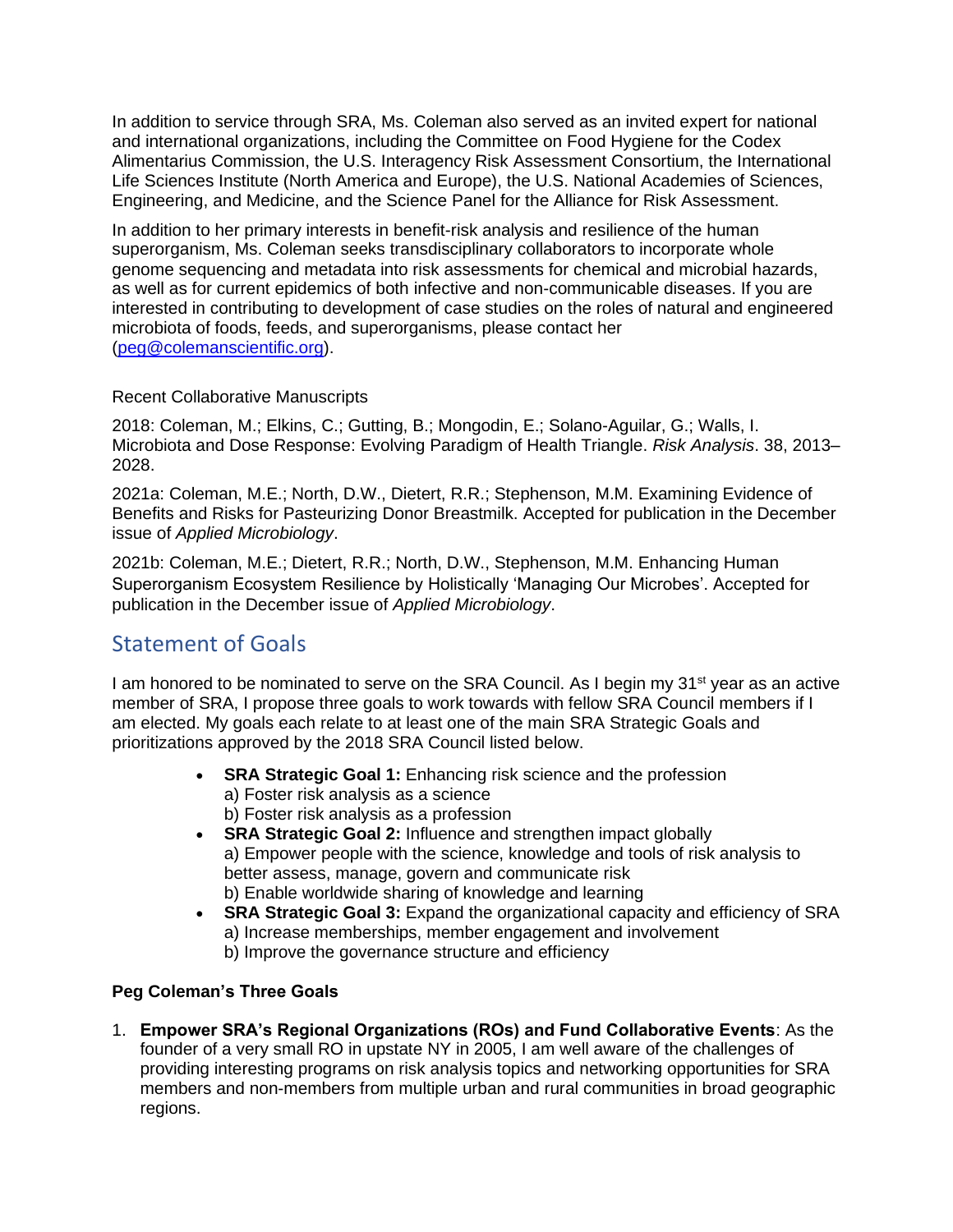A decade ago, the 2011 SRA Council had approved a New Initiatives Grant (now termed Strategic Initiatives Grants) totaling \$22,500 for ROs to host events on 6 campuses (SRAonCampus New Initiative Project). The motivations for the grant were consistent with all three current SRA Strategic Goals: increasing awareness about risk analysis and SRA on selected campuses around the world and recruiting new members among faculty, staff, and students. We sought to build 'critical mass' necessary to initiate and sustain vital ROs and expand SRA membership. Events held in Australia (University of Sydney), New England (Boston University), Nevada (University of Nevada, Reno), New Zealand (University of Auckland, Lincoln University), and upstate NY (Syracuse University) attracted approximately 430 non-SRA members. ROs leveraged the SRA Speakers Bureau to support costs for travel for SRA Fellows Scott Ferson, Bernard Goldstein, and Paul Slovic to the SRAonCampus events. SRA membership raffles drew substantial interest, and 20 memberships (student and full) were awarded after the events from New Initiative Grant funds and donations by Metro NY/NJ/CT RO. Overall, about 50 new members joined SRA shortly after the SRAonCampus events, and some are still active in SRA ROs today.

Upstate NY SRA has also hosted a webinar series in 2017 on the microbiota of milks using the SRA GoToMeeting platform through the SRA Education Committee. Video recordings of the webinar series, available in the archives on the SRA website, kicked off with a recordsetting webinar by Cornell Emeritus Professor of Immunotoxicology and author Rodney Dietert on The Human Superorganism, and closed with a webinar on preparing to deliberate the evidence for benefits and risks for pasteurizing human donor breastmilk and bovine milk with my colleague D. Warner North, an SRA Past President. The first of a series of publications motivated by our learnings on this controversial topic was published with Rodney and Warner in the Open Access journal *Applied Microbiology* this year.

The SRA-RT RO in North Carolina was recently approved for a Strategic Initiative grant focused on a series of activities webinar speakers. The RO has used the NC State University Zoom account to host recent webinars by area speakers including Dustin Kapraun, David Banks, Christie Sayes, and Chris Cummings.

My experience as a medical microbiologist and microbial risk analyst includes decades of leadership in Quantitative Microbial Risk Assessment (QMRA). I was honored to be invited by SRA member Vincent Chigor of University of Nigeria Nsukka and SRA-Africa to introduce participants of the first QMRA-Africa workshop to SRA as a new SRA Fellow and leader in QMRA.

Extending my past collaborations with current leaders of SRA ROs, if elected, will likely enhance awareness of risk analysis with global impacts and expand SRA organizationally by coordinating between partnering ROs around the world over the next three years. One transdisciplinary topic that diverse ROs may choose to develop is Risk Analysis on COVID, going beyond current emphasis of many studies on epidemiology and positive/negative testing to integrate and deepen analysis more broadly and bring disparate scientific evidence into more cohesive and holistic perspectives for improving assessment and management of COVID risks for societies around the world.

2. **Expand Collaborations between SRA's Specialty Groups (SGs)**: As one of the founders of the Microbial Risk Analysis SG (MRA-SG) in the late 1990s, I continue to invest my professional expertise in transdisciplinary collaborations across diverse SRA SGs. In both 2015 and 2020, I organized symposia at the annual SRA conferences with sponsorship of both MRA-SG and the Dose Response SG (DR-SG), the former culminating in a manuscript entitled Microbiota and Dose-Response: Evolving Paradigm of Health Triangle in *Risk Analysis*. Last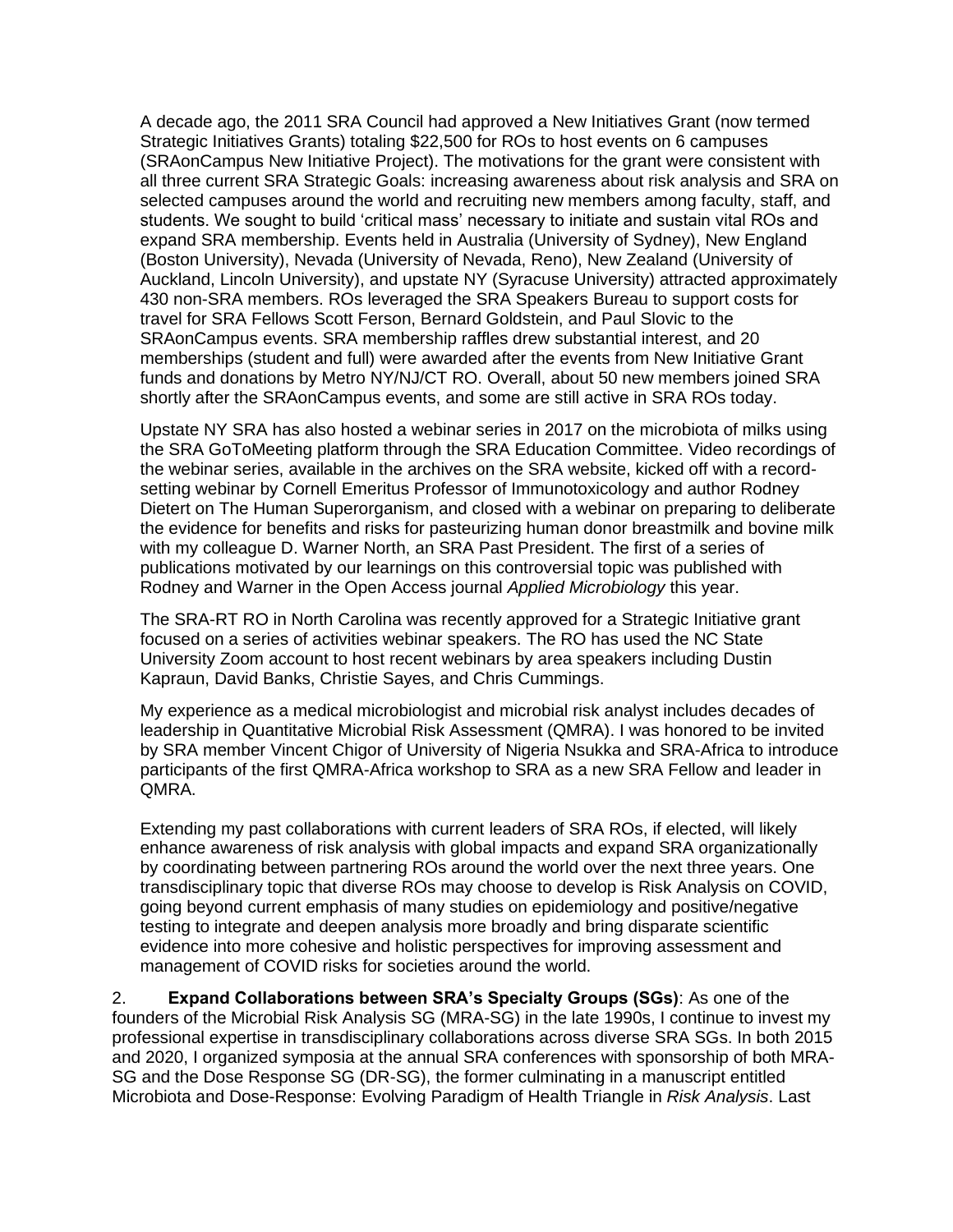year, I collaborated as Secretary/Treasurer of DR-SG with SRA colleagues Jade Mitchell (Michigan State University) and Mark Weir (Ohio State University), currently officers of MRA-SG, on a symposium on Data and Models for Dose-Response Relationships for SARS-CoV-2. This year, I am aligned with the newly forming Justice, Equity and Risk SG (JER-SG) and partnering with Lizzi Quin, an officer of the Economics and Benefits Analysis (EBA-SG) on a round table panel symposium on Distributional Equities.

In addition to the need for expanding collaborations between SRA SGs, a former colleague with the US Food and Drug Administration, economist and risk analyst Richard Williams, has been encouraging me to seek more partners to launch a new SRA SG focused on the microbiota and resilience to infectious and non-communicable diseases. Granted, aspects of this topic might be considered under the Applied Risk Management SG, Decision Analysis and Risk SG, DR-SG, MRA-SG, EBA-SG, JER-SG, Resilience Analysis SG, and Risk Communication SG. What Richard argues is that the 'Microbiome Revolution' transcends all of these disciplines and merits a stronger presence for SRA members seeking to deepen the evidence basis for improvements in assessing, managing, governing and communicating risk more holistically, integrating  $21<sup>st</sup>$ century science and developing novel paradigms based on this scientific evidence. Another recent manuscript with Warner and Rodney relates opportunities for 'managing our microbes' for hospital acquired (nosocomial) and foodborne diseases, as well as using Fecal Microbiome Transplants for improving both gut and neurological symptoms for autistic children. I will commit my energies, if elected to the SRA Council in this election, to championing this new SG with Richard and other SRA colleagues over the next 3 years.

3. **Support Exercises of Analytic-Deliberative Process on Controversial Societal Problems.** My recent work within and beyond SRA has focused on controversial societal issues: benefits and risks of pasteurizing mammalian milks. Consider this quote by Buckminster Fuller: "in order to change an existing paradigm you do not struggle to try and change the problematic model. You create a new model and make the old one obsolete. That, in essence is the higher service to which we are all being called." I believe that SRA Councilors have such a higher calling, to promote cycles of analysis and deliberation (analytic-deliberative process) as described in the 1996 'orange book' from the US National Research Council.

My recent collaborative manuscripts cite work by Warner North, a decision analyst who served on the committee that developed this book, that acknowledges that paradigm shifts are difficult. Our collaborator Rodney Dietert points to the 'Microbiome Revolution' and the need to replace outdated 20<sup>th</sup> century thinking about microbes as germs that will kill us with more nuanced understand of microbes as predominantly our partners in health. One of our papers presents an evidence map, patterned after work by another SRA colleague Peter Wiedemann, for benefits and risks of pasteurizing donor breastmilk for NICU infants whose mothers cannot provide raw breastmilk (mother's own milk) to sick and pre-term infants.

Human milk banks around the world who pasteurize donor milk may believe that pasteurization minimizes risks to infants. However, multiple clinical studies conducted in NICUs around the world demonstrate loss of benefits for pasteurized donor milk. As a candidate for SRA Councilor, I look forward to future opportunities to assist in support of exercises of analyticdeliberative process in international workshops that develop shared understandings of recent bodies of scientific evidence that challenge outdated notions about health and disease. Without such international workshops on analysis and deliberation, development of evidence-based policies for donor milk appears impossible, and vulnerable NICU infant lose benefits of the natural microbiota of raw breastmilk.